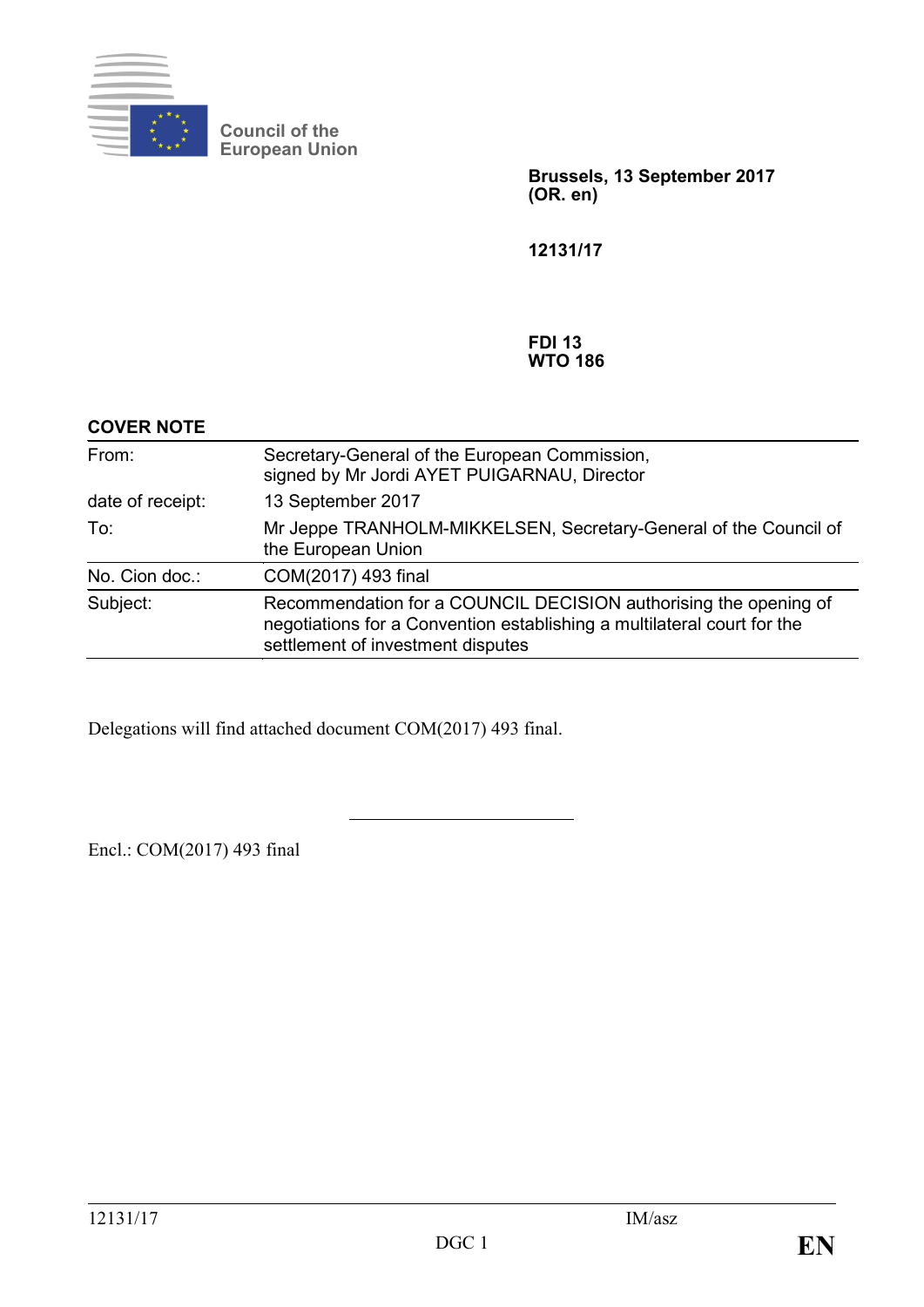

EUROPEAN **COMMISSION** 

> Brussels, 13.9.2017 COM(2017) 493 final

Recommendation for a

# **COUNCIL DECISION**

**authorising the opening of negotiations for a Convention establishing a multilateral court for the settlement of investment disputes**

> {SWD(2017) 302 final}  $\{SWD(2017), 303 \text{ final}\}$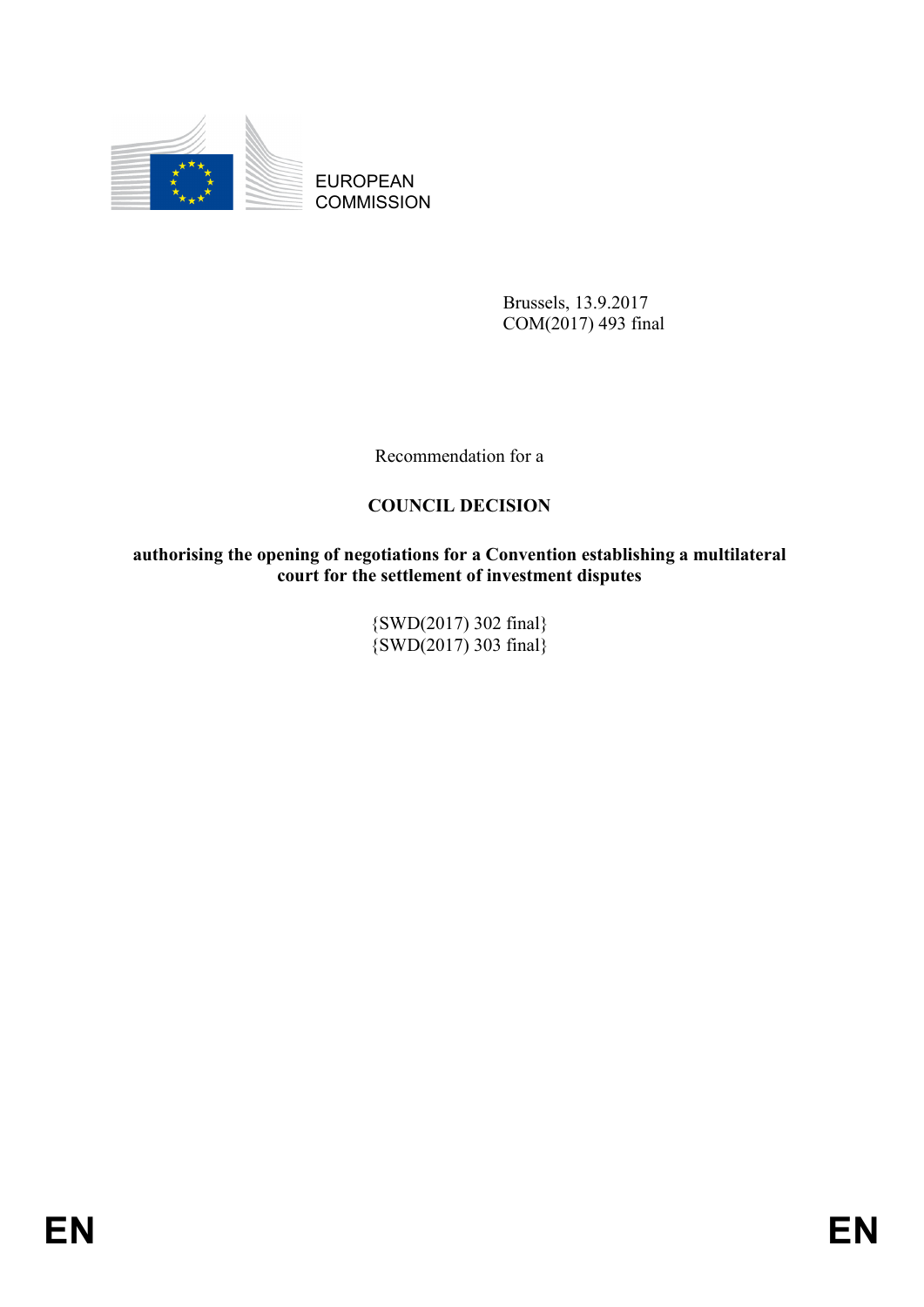# **EXPLANATORY MEMORANDUM**

#### **1. CONTEXT OF THE PROPOSAL**

#### **• Reasons for and objectives of the proposal**

In recent years, the inclusion of Investor-State Dispute Settlement (ISDS) in trade and investment agreements has become subject to increased public scrutiny and questioning. There are a number of problems that have been identified as stemming from ISDS, which is based on the principles of arbitration. These problems include the lack of or limited legitimacy, consistency and transparency of ISDS as well as the absence of a possibility of review.

To address these limitations, the Union's approach since 2015 has been to institutionalise the system for the resolution of investment disputes in EU trade and investment agreements through the inclusion of the Investment Court System (ICS). However, due to its bilateral nature, the ICS cannot fully address all the aforementioned problems. Moreover, the inclusion of ICSs in Union agreements has costs in terms of administrative complexity and budgetary impact.

The multilateral investment court initiative aims at setting up a framework for the resolution of international investment disputes<sup>[1](#page-2-0)</sup> that is permanent, independent and legitimate; predictable in delivering consistent case-law; allowing for an appeal of decisions; costeffective; transparent and efficient proceedings and allowing for third party interventions (including for example interested environmental or labour organisations). The independence of the Court should be guaranteed through stringent requirements on ethics and impartiality, non-renewable appointments, full time employment of adjudicators and independent mechanisms for appointment.

This initiative will only deal with procedural issues. Matters such as the applicable law or standards of interpretation, including ensuring the consistency with other international obligations (for example from International Labour Organisation and UN Conventions) will be addressed in the underlying investment agreements to be applied by the Multilateral Investment Court.

This initiative seeks to align the Union's policy in investment dispute resolution with the Union's approach in other areas of international governance and international dispute settlement favouring multilateral solutions. This initiative is not part of the Commission's Regulatory Fitness and Performance (REFIT) programme.

#### **• Consistency with existing policy provisions in the policy area**

The May 2015 Commission concept paper "Investment in TTIP and beyond – the path for reform - Enhancing the right to regulate and moving from current ad hoc arbitration towards an Investment Court<sup>"[2](#page-2-1)</sup> set out a two-step approach for the reform of the traditional ISDS system. The first step was the inclusion of an institutionalised court system for the resolution

<span id="page-2-0"></span> <sup>1</sup> Disputes arising from bilateral investment treaties concluded among Member States (i.e. intra-EU BITs) and disputes between an investor of a Member State and a Member State under the Energy Charter Treaty are outside the scope of this initiative. The Commission considers this type of treaties contrary to Union law.<br>
2 Available at [http://trade.ec.europa.eu/doclib/docs/2015/may/tradoc\\_153408.PDF.](http://trade.ec.europa.eu/doclib/docs/2015/may/tradoc_153408.PDF)

<span id="page-2-1"></span>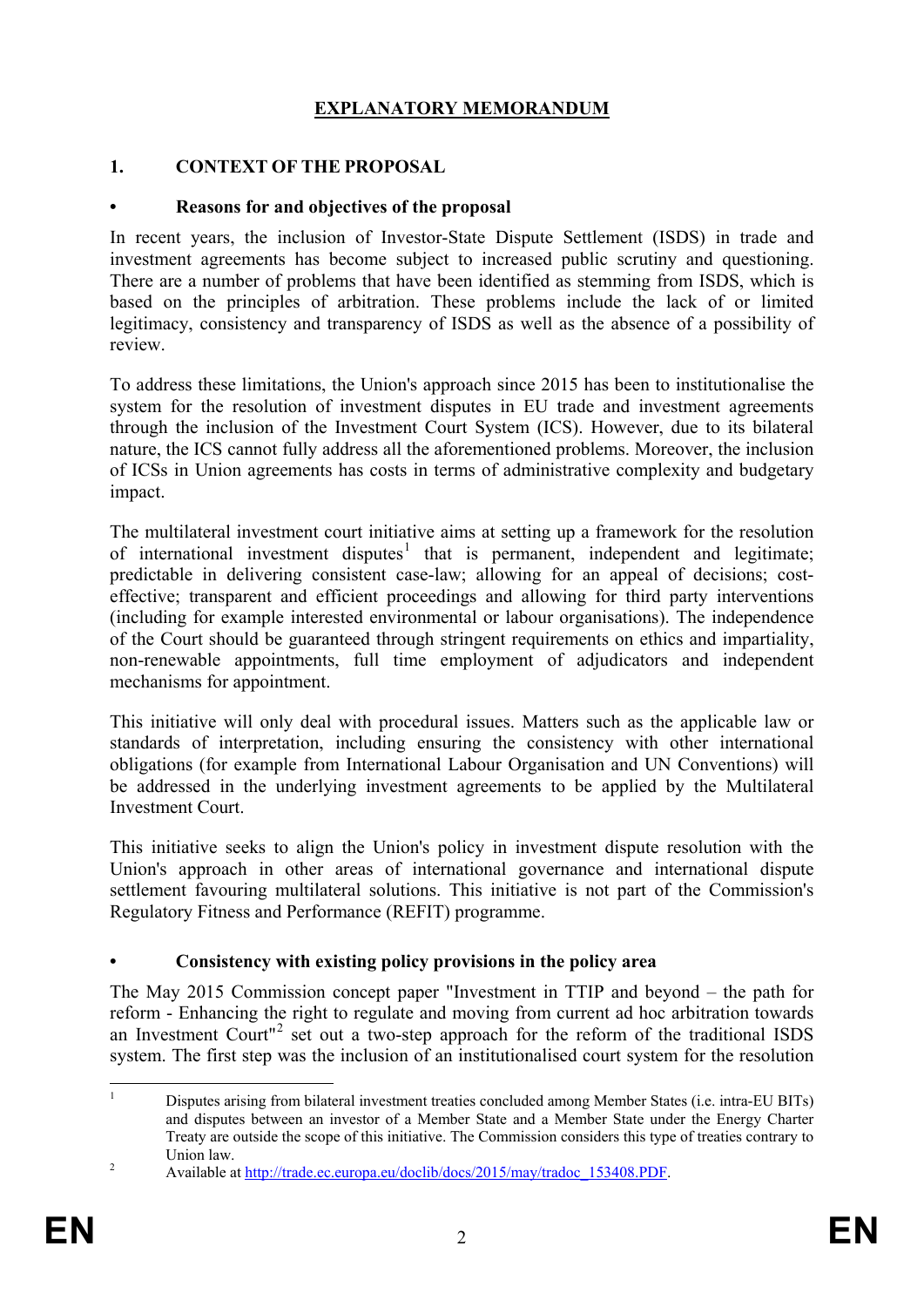of investment disputes in future Union trade and investment agreements (i.e. the ICS). As a second step, the Union was to work towards the establishment of a multilateral investment court. This multilateral court would aim at replacing all the bilateral ICSs included in the Union trade and investment agreements and allow the Union, its Member States and partner countries to replace the ISDS provisions in their existing investment agreements with access to the multilateral investment court.

# **• Consistency with other Union policies**

The present Recommendation is in line with the Commission Communication "*Trade for all*" [3](#page-3-0) from October 2015 which sets out that the Commission will in parallel to its bilateral efforts "*engage with partners to build consensus for a fully-fledged, permanent International Investment Court*".

In fact, at the public release on 12 November 2015 of the EU's proposed text for the Transatlantic Trade and Investment Partnership (TTIP) on investment protection and investment dispute settlement, the Commission stated that the "*Commission will start work, together with other countries, on setting up a permanent International Investment Court. […] This would lead to the full replacement of the "old ISDS" mechanism with a modern, efficient, transparent and impartial system for international investment dispute resolution*".[4](#page-3-1)

The Recommendation is also consistent with the May 2017 Commission Reflection Paper on Harnessing Globalisation, $5$  which explicitly refers to this initiative when stating that "*[international investment] [d]isputes should no longer be decided by arbitrators under the so-called investor-state dispute settlement. This is why the Commission has proposed a multilateral investment court that would create a fair and transparent mechanism*".

In addition, on the occasion of the adoption by the Council of the decision authorising the signature of CETA, the Council stated that "*the Council supports the European Commission's efforts to work towards the establishment of a multilateral investment court, which will replace the bilateral system established by CETA, once established, and according to the procedure foreseen in CETA*".[6](#page-3-3)

# **2. LEGAL BASIS, SUBSIDIARITY AND PROPORTIONALITY**

## **• Legal basis**

Article 218(3) of the Treaty on the Functioning of the European Union (TFEU) provides that the Commission shall submit recommendations to the Council, which shall adopt a decision authorising the opening of negotiations and nominate the Union negotiator. According to Article 218(4) of the TFEU, the Council may address directives to the negotiator.

<span id="page-3-2"></span>

<span id="page-3-1"></span><span id="page-3-0"></span>Available at <u>http://trade.ec.europa.eu/doclib/docs/2015/october/tradoc\_153846.pdf</u><br>
See <u>http://europa.eu/rapid/press-release</u> IP-15-6059\_en.htm.<br>
Available at https://ec.europa.eu/commission/sites/beta-political/files/re

<span id="page-3-3"></span> $\frac{6}{\text{Statement 36}}$  $\frac{6}{\text{Statement 36}}$  $\frac{6}{\text{Statement 36}}$  of the Statements and Declarations entered on the occasion of the adoption by the Council of the decision authorising the signature of CETA. Brussels, 27 October 2016.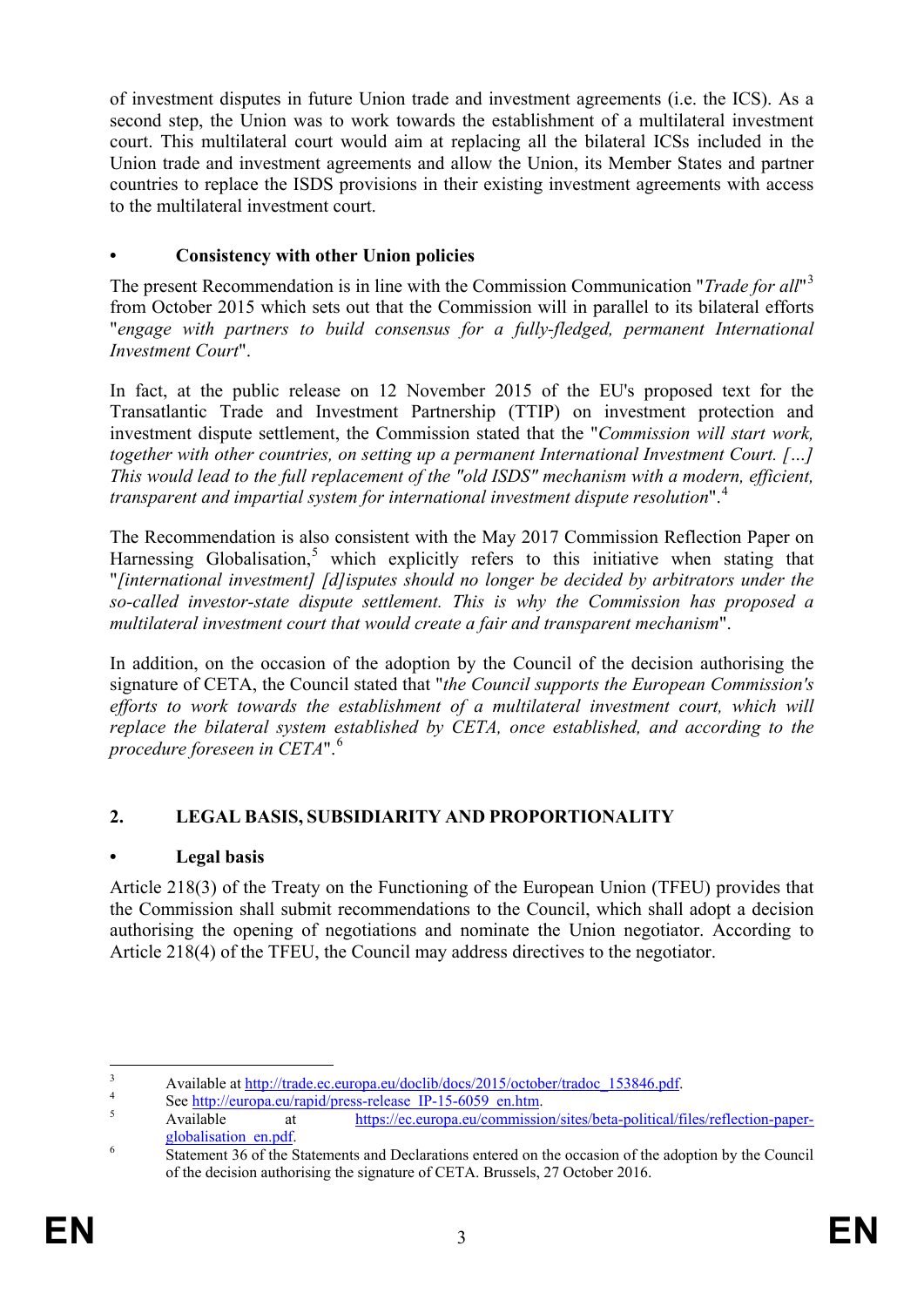## **• Subsidiarity (for non-exclusive competence)**

Article 5(3) of the Treaty on European Union (TEU) provides that the subsidiarity principle does not apply to areas of exclusive EU competence.

The Union has partly exclusive and partly shared competence with regard to investment protection.

Article 3 of the TFEU provides that the Union has exclusive competence with respect to the common commercial policy. According to Article 207 of the TFEU, foreign direct investment (FDI), including the possibility to negotiate and conclude international agreements covering FDI, is part of the Union's common commercial policy.

In its Opinion 2/15 regarding the EU-Singapore Free Trade Agreement (EUSFTA) the Court of Justice has confirmed that the Union has, on the basis of Article 207 of the TFEU, exclusive competence over the substantive standards of protection usually included in investment agreements to the extent that such standards apply to  $FDI$ <sup>[7](#page-4-0)</sup>. In the same opinion, the Court of Justice has clarified that, in the case of non-direct investment, the competence with regard to those substantive standards is shared by the Union and the Member States.

In its Opinion 2/15, the Court has further clarified that the competence with respect to ISDS (in relation to both FDI and non-direct investment) is shared between the Union and its Member States, to the extent that the Member States are required to act as respondents in certain disputes.

The Union is a party, together with the Member States, to agreements providing for traditional ISDS (the Energy Charter Treaty - ECT) or an ICS (the EU-Canada Comprehensive Economic and Trade Agreement - CETA) and may be required to be the respondent in disputes brought under those agreements. Moreover, the Commission is negotiating several other FTAs and stand-alone investments agreements including an ICS. It is envisaged that the Union will be the respondent in at least some of the disputes brought under those agreements

The participation of the Union in the envisaged Convention is thus necessary in order to bring within its scope of application those disputes under the above mentioned agreements where the Union will be the respondent.

The existing agreements including ISDS or ICS to which the Union is a party (the ECT and CETA) provide that the Member States shall be respondents in some cases. The envisaged agreements including ICS could likewise provide that the Member States shall be respondents in certain disputes. Moreover, the Member States have been empowered by the Union under Regulation No  $1219/2012<sup>8</sup>$  $1219/2012<sup>8</sup>$  $1219/2012<sup>8</sup>$  to maintain or conclude almost 1400 bilateral investment treaties, which include traditional ISDS. For those reasons, the multilateral reform of investment dispute resolution envisaged by this initiative has to be subscribed by Member States in addition to the Union.

<span id="page-4-0"></span><sup>&</sup>lt;sup>7</sup> Opinion of the CJEU of 16 May 2017, C-2/15, EU: C: 2017: 376 pursuant to Article 218(11) TFEU on the s competence of the European Union to conclude the Free Trade Agreement with Singapore.<br>Regulation (EU) No 1219/2012 of the European Parliament and of the Council of 12 December 2012

<span id="page-4-1"></span>establishing transitional arrangements for bilateral investment agreements between Member States and third countries (OJ L 351, 20.12.2012, p.40).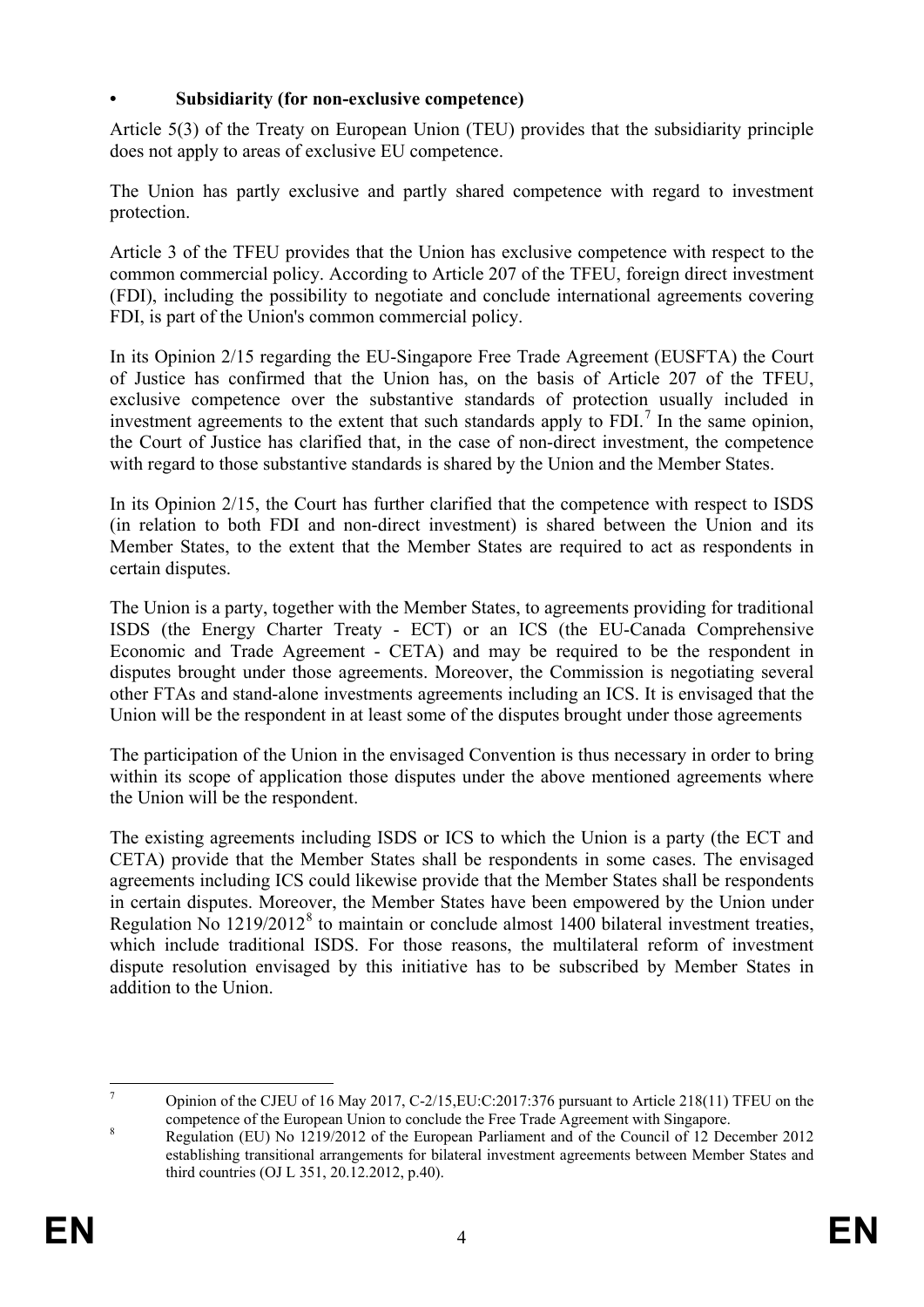## **• Proportionality**

The present Recommendation for a Council Decision authorising the opening of negotiations for a Convention establishing a multilateral court for the settlement of investment disputes does not go beyond what is necessary to achieve the policy objectives at stake.

In line with the principle of proportionality, all reasonable policy options were considered in order to assess the likely effectiveness of such policy intervention. They are described in detail in the Impact Assessment Report.

## **• Choice of the instrument**

A Commission Recommendation for a Council Decision authorising the opening of negotiations is in line with Article 218(3) of the TFEU which provides that the Commission shall submit recommendations to the Council, which shall adopt a decision authorising the opening of negotiations.

## **3. RESULTS OF EX-POST EVALUATIONS, STAKEHOLDER CONSULTATIONS AND IMPACT ASSESSMENTS**

## **• Ex-post evaluations/fitness checks of existing legislation**

A review of the ISDS is carried out periodically in the context of the ECT, where the Union and the Member States as Contracting Parties actively participate. Although modernisation of investment protection including dispute settlement remains a Union priority within the ECT review, the preferred vector for reform of investment dispute settlement is the multilateral reform embodied by this initiative.

Given its very recent introduction, no evaluation has yet been conducted on the ICS.

# **• Stakeholder consultations**

The Commission actively engaged with stakeholders and conducted a comprehensive consultation throughout the Impact Assessment process.

Between 21 December 2016 and 15 March 2017 the Commission carried out an online public consultation which was launched on the DG TRADE website and posted on "EU survey" (i.e. the Commission's online tool for conducting public consultations). Stakeholders were invited to answer questions including on the problems and possible policy options, technical aspects of such options and possible impacts. The consultation showed overall broad support for a multilateral reform of investment dispute settlement as described in this initiative although questions remain, especially on its technical aspects.

The individual responses to the public consultation were published on the consultation website. The summary report of the online public consultation, as well as of all other activities carried out by the Commission as part of the stakeholder consultation, is annexed to the Impact Assessment Report.

## **• Impact assessment**

An Impact Assessment on the multilateral reform of investment dispute settlement including the possible establishment of a multilateral investment court was conducted. The Impact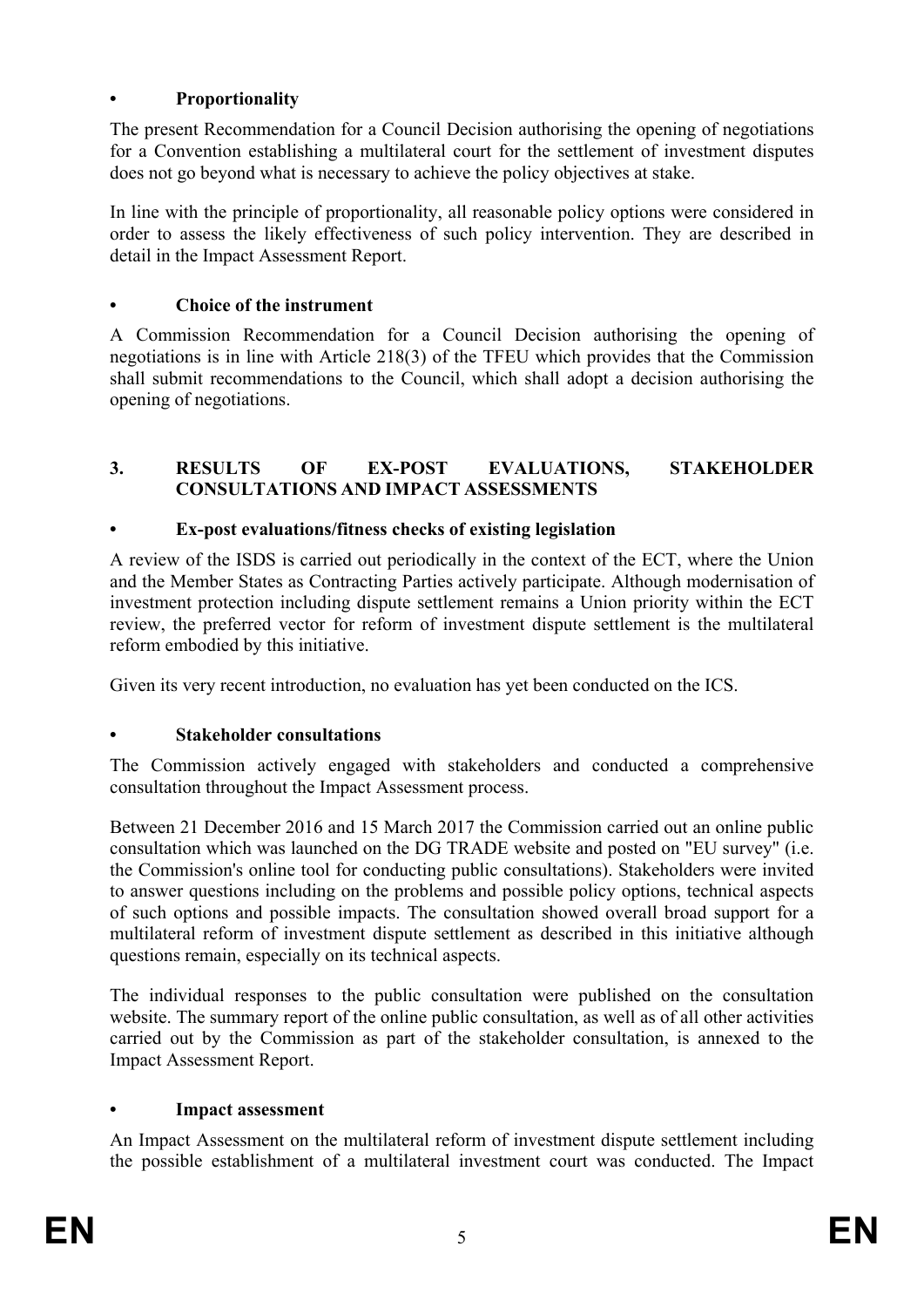Assessment Report and its Executive Summary Sheet, as well as the positive opinion of the Regulatory Scrutiny Board, are attached to this Recommendation.

As the multilateral investment court initiative only addresses procedural rules (i.e. dispute settlement) and not substantive rules (which are included in the underlying investment agreements), no relevant environmental or social impacts are expected to result from it.

## **• Regulatory fitness and simplification**

The multilateral investment court will alleviate the administrative burden related to investment dispute settlement by centralising all disputes under a single set of procedural rules. It will ensure investors' access to a legitimate, independent and effective system for the resolution of international investment disputes regardless of their size and/or turnover. SMEs may benefit from additional assistance to take account of their lower turnover. Proceedings under the court are expected to be shorter and therefore less costly for investors as compared to the traditional, unreformed system. Moreover, enhanced predictability and consistency of interpretation of substantive investment provisions will contribute to fewer disputes.

## **• Fundamental rights**

In line with article 21(1) of the TEU, the Union will be guided by the principles of democracy, the rule of law, human rights and fundamental freedoms as they relate to this initiative, including in particular Article 47 of the Charter of Fundamental Rights.

Action by the Union at multilateral level cannot compromise the level of protection of fundamental rights in the Union. The multilateral investment court is intended to create an additional remedy under international law for enforcing the obligations imposed upon States by international agreements. It is therefore without prejudice to the existing rights of foreign investors under domestic Union Law and the laws of the Member States or to the remedies for enforcing such domestic law rights.

# **4. BUDGETARY IMPLICATIONS**

The exact financial implications of this initiative are impossible to determine at this stage insofar as the key elements of the multilateral investment court remain to be multilaterally negotiated. It is considered to be less expensive than the alternative of maintaining the ICS in agreements already negotiated or subject to negotiation and the existing system. A number of calculations have been made, based on a number of assumptions, and are included in the Impact Assessment Report.

# **5. OTHER ELEMENTS**

# **• Implementation plans and monitoring, evaluation and reporting arrangements**

The Commission will carry out regular monitoring once the multilateral court is operational. It will also regularly audit the Union's financial contributions to the costs of the court. An evaluation of the functioning of the multilateral investment court will be undertaken when it has been in force for a sufficient period of time allowing availability of meaningful data. The attached Impact Assessment Report contains further details on the foreseen monitoring and evaluation activities.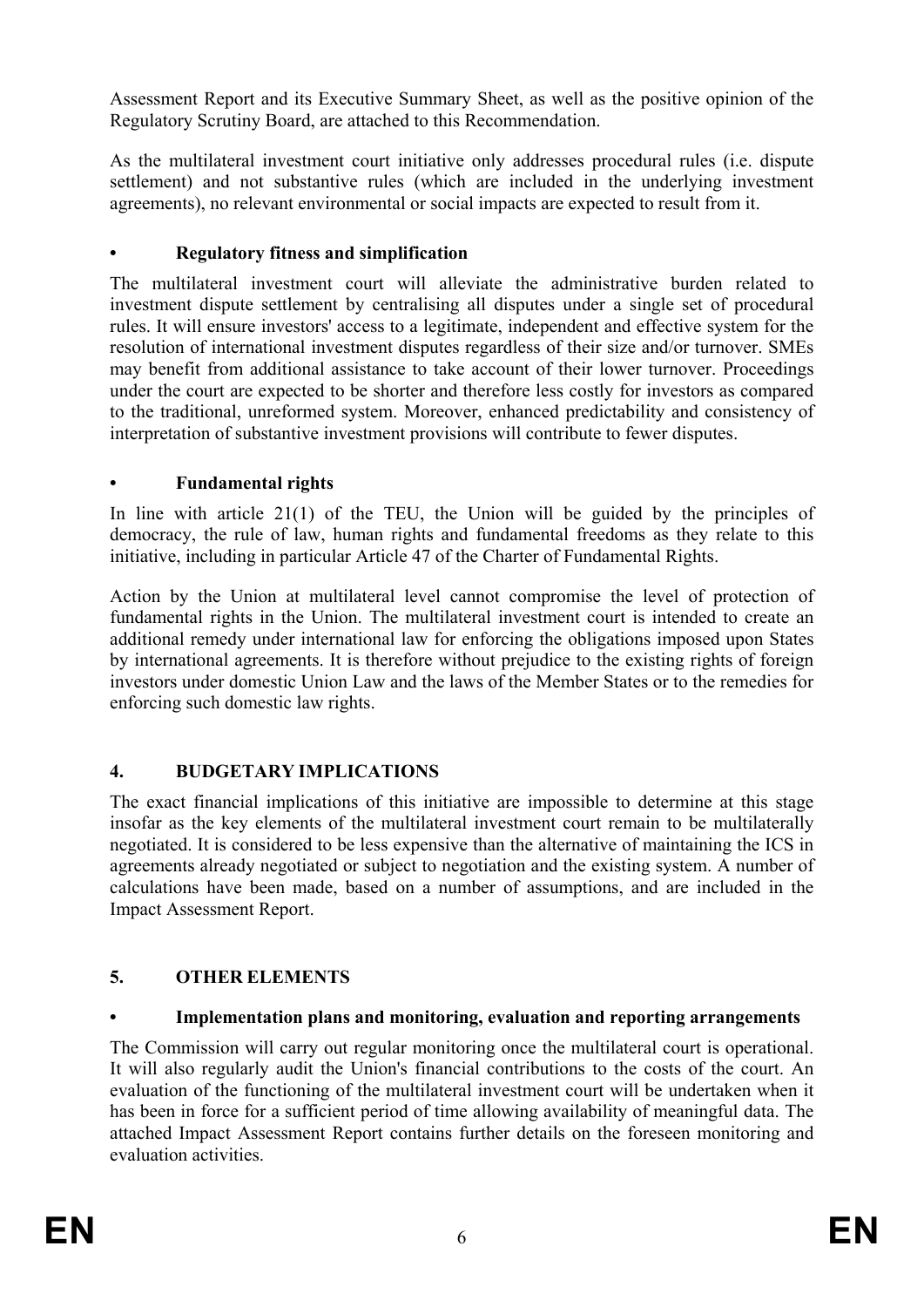## **• Procedural aspects**

The Commission welcomes the fact that the members of the Council of the European Union are increasingly engaging at an early stage with their parliaments on investment negotiations in line with their institutional practices. It encourages the members of the Council of the European Union to do the same with regard to this Recommendation for a Council Decision having due regard to Council Decision 2013/488/EU on the security rules for protecting EU classified information<sup>[9](#page-7-0)</sup>.

The Commission makes this Recommendation and its attachment public immediately after its adoption.

The Commission recommends that the negotiating directives be made public immediately after their adoption.

<span id="page-7-0"></span>

 <sup>9</sup> <http://eur-lex.europa.eu/legal-content/EN/TXT/?uri=CELEX:32013D0488>